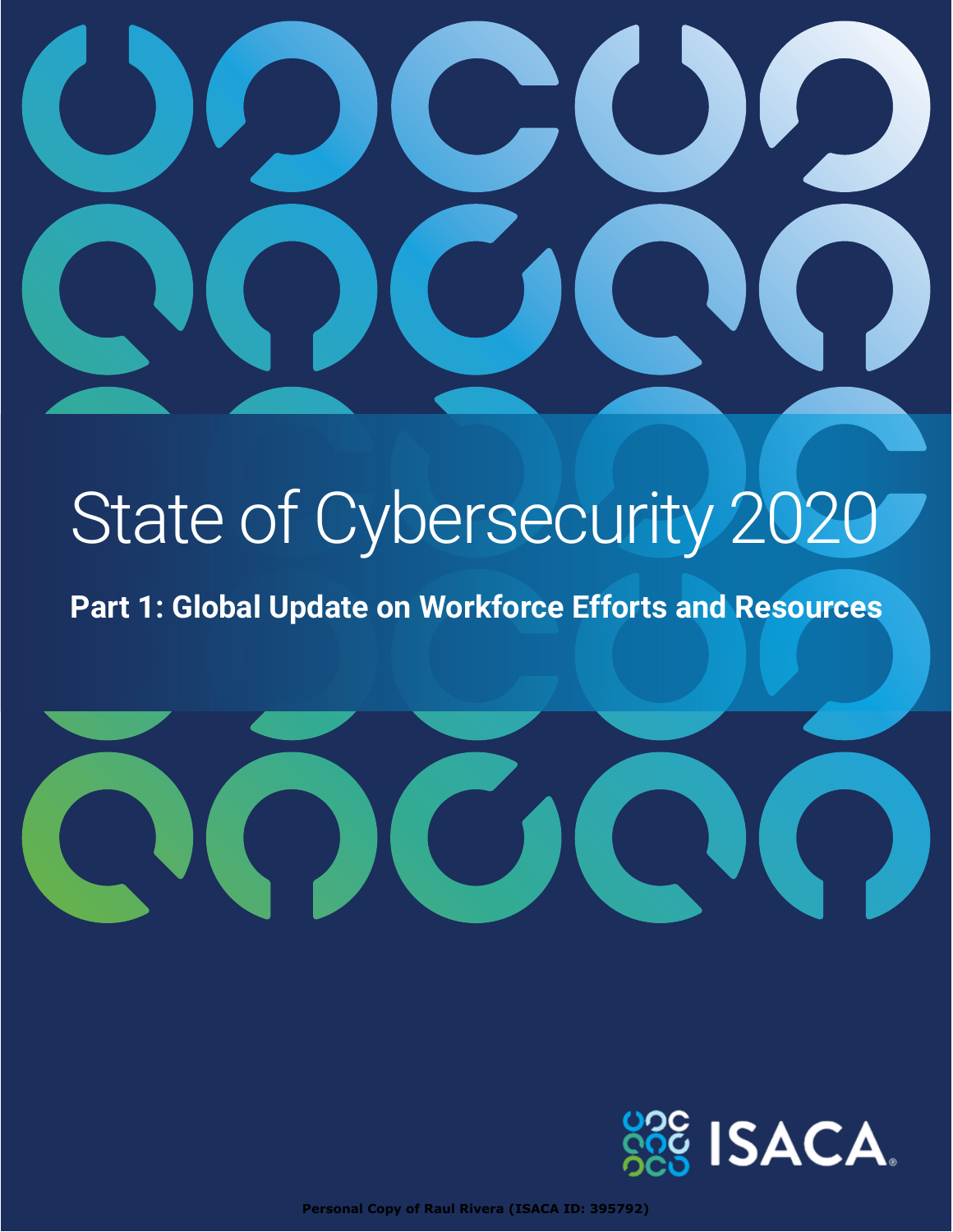# ABSTRACT

*State of Cybersecurity 2020* reports the results of the annual ISACA® global *State of Cybersecurity Survey*, conducted in the fourth quarter of 2019. This Part 1 survey report highlights current trends in cybersecurity workforce development, staffing, budgeting and gender diversity. The report echoes—and reaffirms—key findings of prior years: Enterprises are still short-staffed in cybersecurity, struggle to find sufficient talent for open positions and expect their cybersecurity budgets to grow. Efforts to increase the number of women in cybersecurity roles progressed slightly, and more enterprises established gender diversity programs.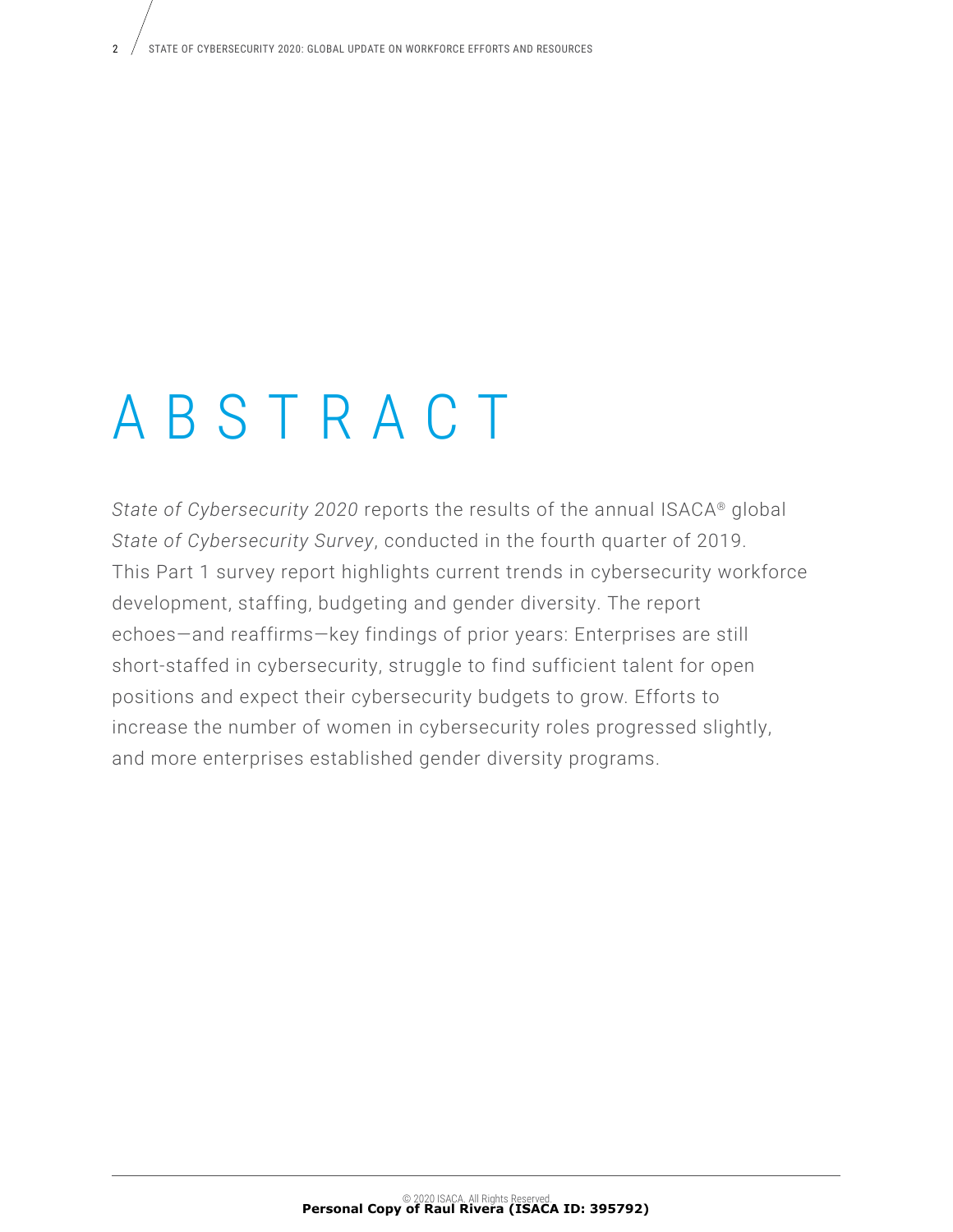# CONTENTS

| 4  | <b>Executive Summary</b>                                                                                                                                                        |
|----|---------------------------------------------------------------------------------------------------------------------------------------------------------------------------------|
| 4  | <b>Survey Methodology</b>                                                                                                                                                       |
| 7  | <b>Challenges Persist in Cybersecurity Resourcing</b><br>8 / Vacancies<br>11 / Qualifications and Confidence Levels<br>14 / University Degree Programs Versus Training Programs |
| 15 | <b>Retention Remains a Challenge</b>                                                                                                                                            |
| 17 | Gender Diversity Within Cybersecurity-Slow but Steady Improvement<br><b>17 /</b> Gender Diversity and Disparity<br><b>19 /</b> Gender Initiatives                               |
| 20 | Signs of Leveling in Cybersecurity Funding                                                                                                                                      |
| 21 | <b>Conclusion: Organizations Must Act on Talent Shortage</b>                                                                                                                    |

- 
- 22 Acknowledgments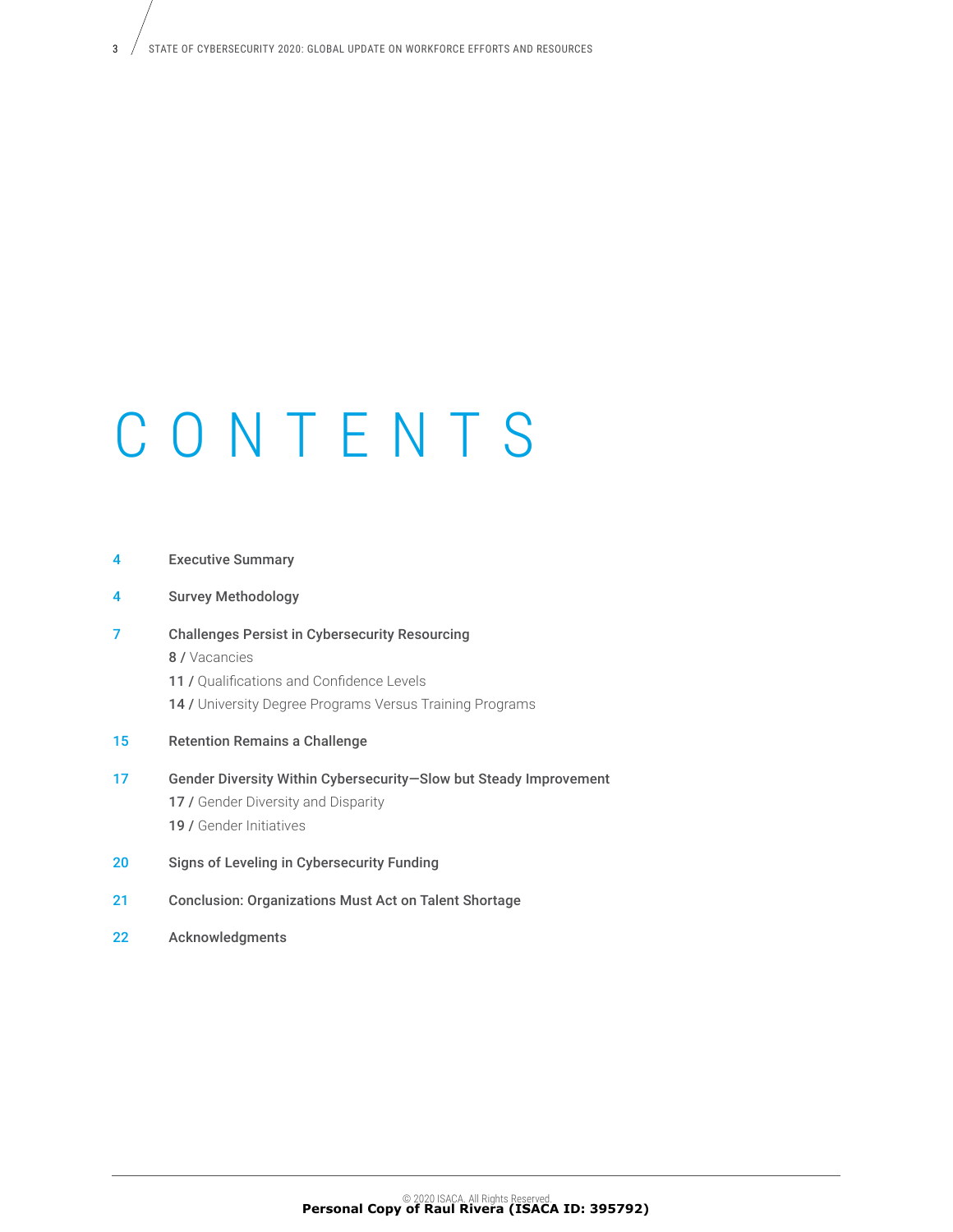## Executive Summary

This year's global *State of Cybersecurity Survey*  asked respondents to identify current and anticipated challenges and trends in cybersecurity. This report analyzes survey results specific to cybersecurity workforce development, resources and diversity. In a second (forthcoming) report, ISACA® examines survey results relating to security operations, cyberattacks and threats, and organizational cybersecurity and governance.

The latest *State of Cybersecurity Survey* results are consistent with findings from the previous two years. Enterprises continue to lack the staff required to

combat the cyberthreats they face. However, the factors influencing whether candidates are viewed as well qualified shifted, which calls into question traditional pathways to cybersecurity careers. While hiring remains challenging, respondents indicate that retaining cybersecurity talent is even more difficult this year, highlighting the criticality of skills gap mitigations especially when the workforce shortage continues to rise. Gender diversity efforts are helping to bring more women into the cybersecurity workforce—albeit slowly. Cybersecurity budgets in 2020 are forecast to be higher than 2019 budgets but show signs of leveling off when compared to prior years.

# Survey Methodology

In the final quarter of 2019, ISACA sent online survey invitations to a global population of cybersecurity professionals who hold ISACA's Certified Information Security Manager® (CISM®) certification or have information security job titles. Survey data were collected anonymously via SurveyMonkey. A total of 2,051 respondents completed the survey in its entirety, and their responses are included in the results.<sup>1</sup>

The survey presented respondents with multiple-choice and Likert scale-format questions organized into six major sections:

- Hiring and skills
- Diversity
- Security operations
- Cybersecurity budgets
- Cyberattacks and threats
- Organization cybersecurity and governance

The survey's target population consists of individuals who have cybersecurity job responsibilities. Of the 2,051 respondents, 913 indicate that their primary professional area of responsibility is cybersecurity. **Figure 1** captures key demographic norms across a diverse set of survey respondents.

Respondents represent over 17 industries (**figure 2**) and hail from 102 countries.

<sup>1</sup> Certain questions included the option to choose "Don't know" from the list of answers. Where appropriate, "Don't know" responses were removed from the calculation of findings. Result percentages are rounded to the nearest integer.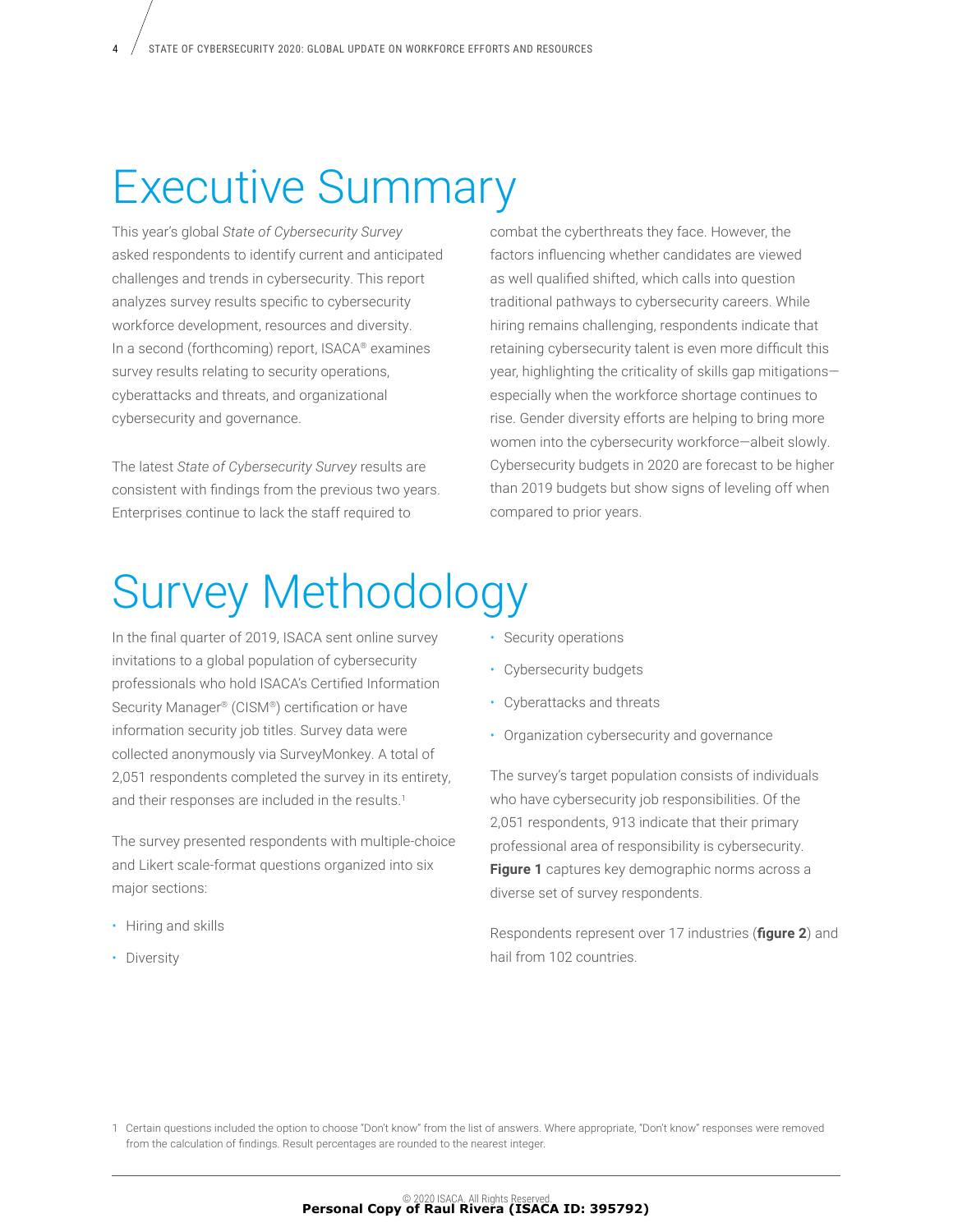#### **FIGURE 1—RESPONDENT DEMOGRAPHICS**

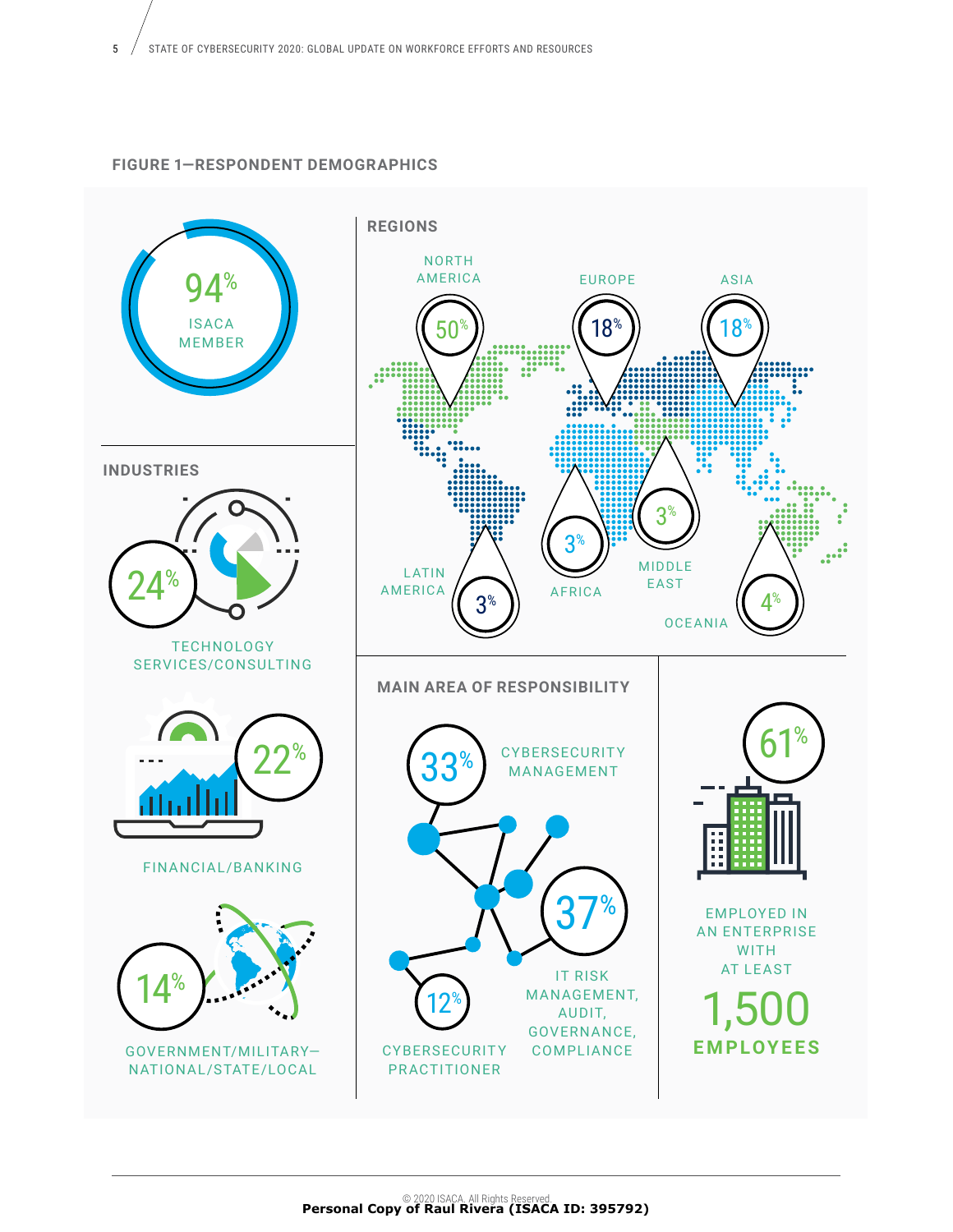#### **FIGURE 2—INDUSTRY SECTORS**

Indicate your organization's primary industry.

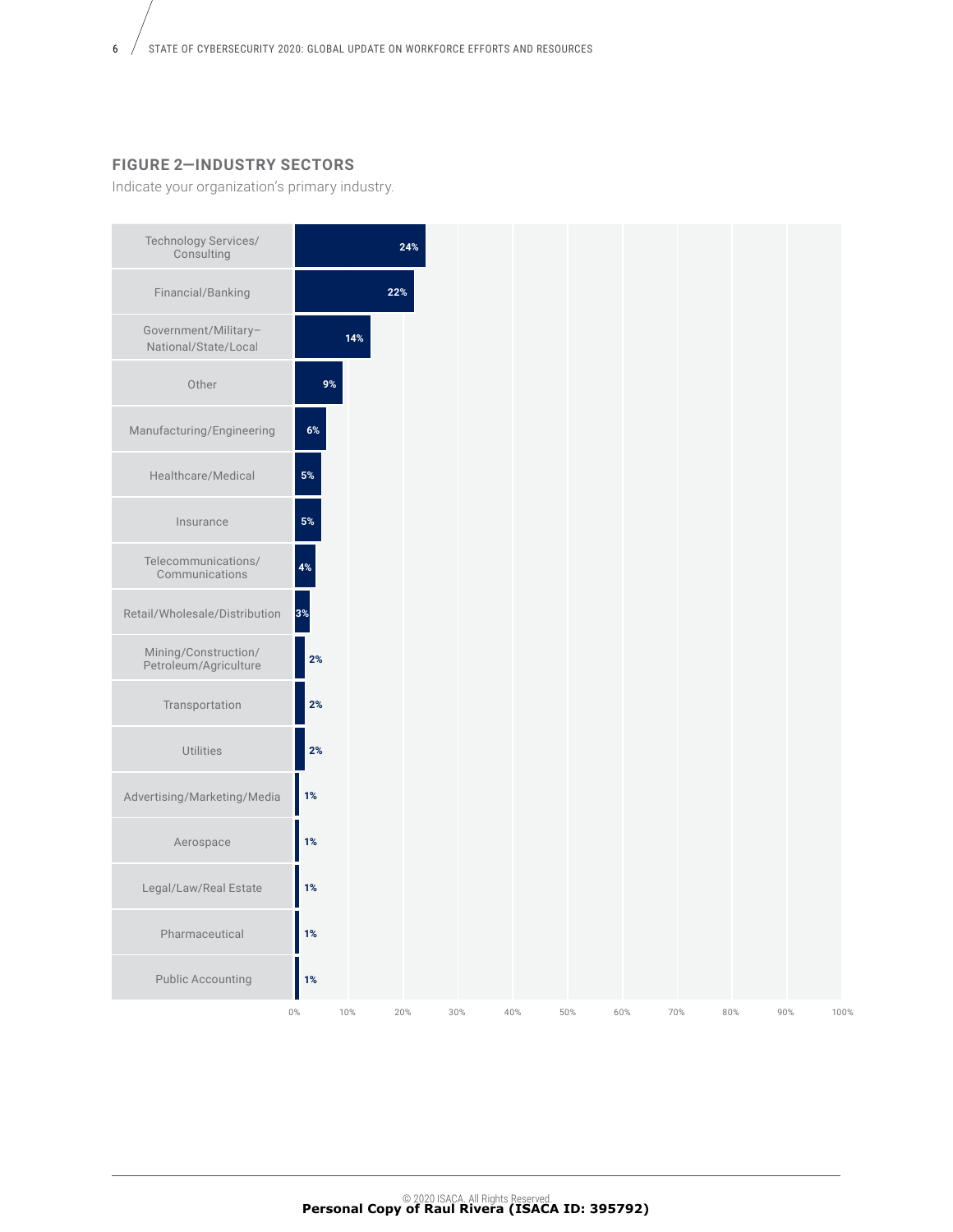# Challenges Persist in Cybersecurity Resourcing

The demand for cybersecurity talent<sup>2</sup> has steadily risen, which is good news for new and aspiring practitioners. Although this year's survey results on staffing are largely consistent with prior-year data, current data reveal a sizeable shift away from assessments of significantly understaffed to appropriately staffed (**figure 3**). Last year, 21 percent of respondents reported that their cybersecurity team was significantly understaffed; only 15 percent report the same perception this year. The percentage of respondents who believe that their cybersecurity team is appropriately staffed increased from 25 percent last year to 31 percent this year.

The industry remains a seller's market and, consequently, enterprises face resourcing and retention issues. Analysis of this year's responses confirms that understaffed organizations are significantly more likely to have retention issues. Additionally, understaffed teams are significantly more likely to have experienced more cyberattacks during the last year—a point supported by other cyberworkforce data.<sup>3</sup>

#### **FIGURE 3—CYBERSECURITY STAFFING FIGURE 3–CYBERSECURITY STAFFING**

How would you describe the current staffing of your organization's cybersecurity team? How would you describe the current staffing of your organization's cybersecurity team?



2 (ISC)<sup>2®</sup> estimates a global shortage of 4.07 million cybersecurity staff, which represents a 26-percent increase from 2018. Fifty-one percent of respondents to the 2019 *(ISC)² Cybersecurity Workforce Study* "say their organization is at moderate or extreme risk due to cybersecurity staff shortage." See (ISC)2 , *(ISC)² Cybersecurity Workforce Study, 2019: Strategies for Building and Growing Strong Cybersecurity Teams*, [www.isc2.org/-/](http://www.isc2.org/-/media/ISC2/Research/2019-Cybersecurity-Workforce-Study/ISC2-Cybersecurity-Workforce-Study-2019.ashx?la=en&hash=D087F6468B4991E0BEFFC017BC1ADF59CD5A2EF7) [media/ISC2/Research/2019-Cybersecurity-Workforce-Study/ISC2-Cybersecurity-Workforce-Study-2019.ashx?la=en&hash=D087F6468B4991E](http://www.isc2.org/-/media/ISC2/Research/2019-Cybersecurity-Workforce-Study/ISC2-Cybersecurity-Workforce-Study-2019.ashx?la=en&hash=D087F6468B4991E0BEFFC017BC1ADF59CD5A2EF7)-[0BEFFC017BC1ADF59CD5A2EF7](http://www.isc2.org/-/media/ISC2/Research/2019-Cybersecurity-Workforce-Study/ISC2-Cybersecurity-Workforce-Study-2019.ashx?la=en&hash=D087F6468B4991E0BEFFC017BC1ADF59CD5A2EF7).

3 *Ibid*.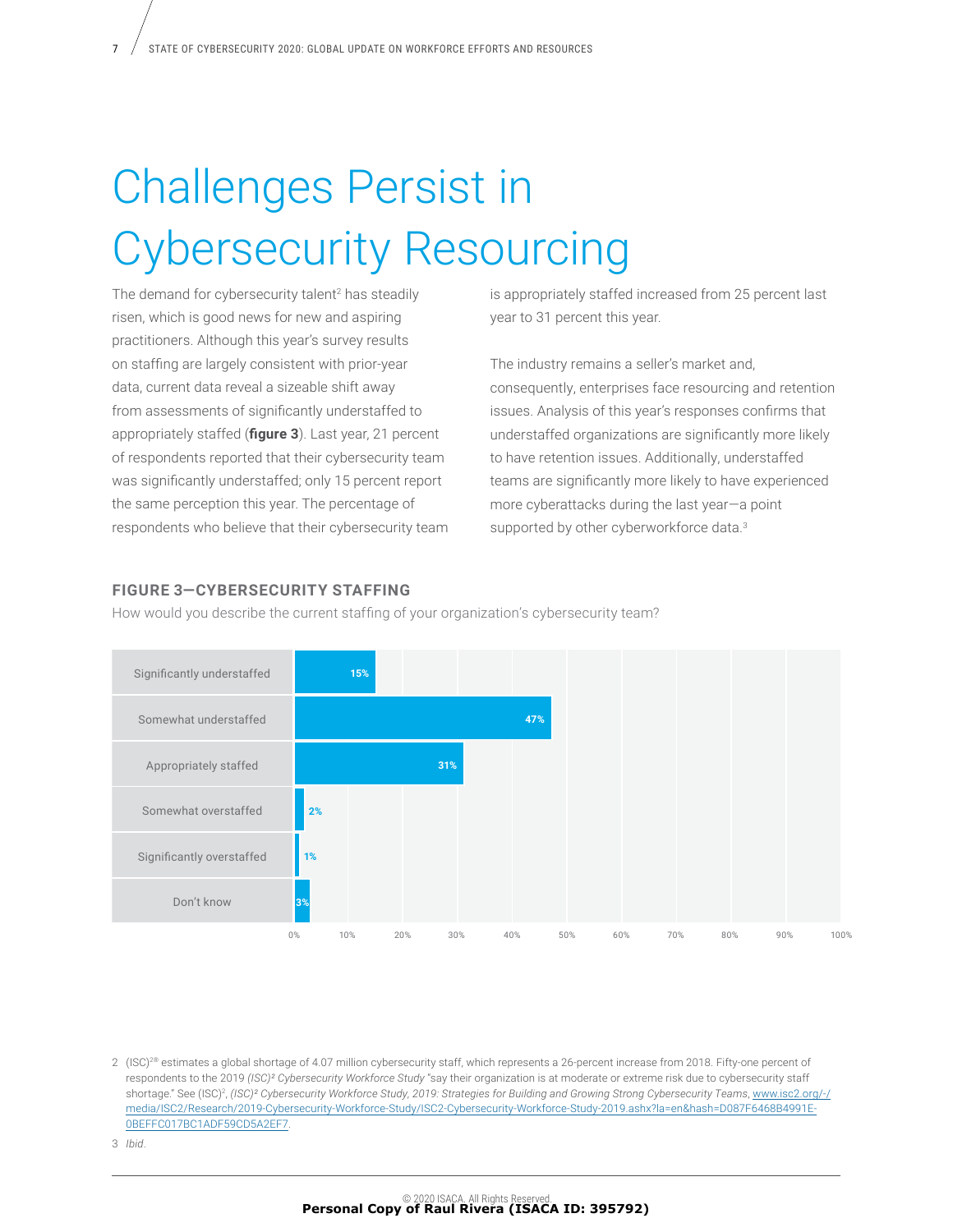### Vacancies

Fifty-seven percent of respondents claim to have unfilled cybersecurity positions (**figure 4**), which closely aligns with last year's data (58 percent).

The amount of time required to fill a cybersecurity position (**figure 5**) moved little this year—which is not surprising—given the industry's widespread reporting of insufficient candidates for an increasing number of current and future human resource needs.

#### **FIGURE 4—UNFILLED POSITIONS FIGURE 4–UNFILLED POSITIONS**

Does your organization have unfilled (open) cybersecurity positions? Does your organization have unfilled (open) cybersecurity positions?



#### **FIGURE 5—TIME TO FILL A CYBERSECURITY POSITION FIGURE 5–TIME TO FILL A CYBERSECURITY POSITION**

On average, how long does it take your organization to fill a cybersecurity position with a qualified candidate?

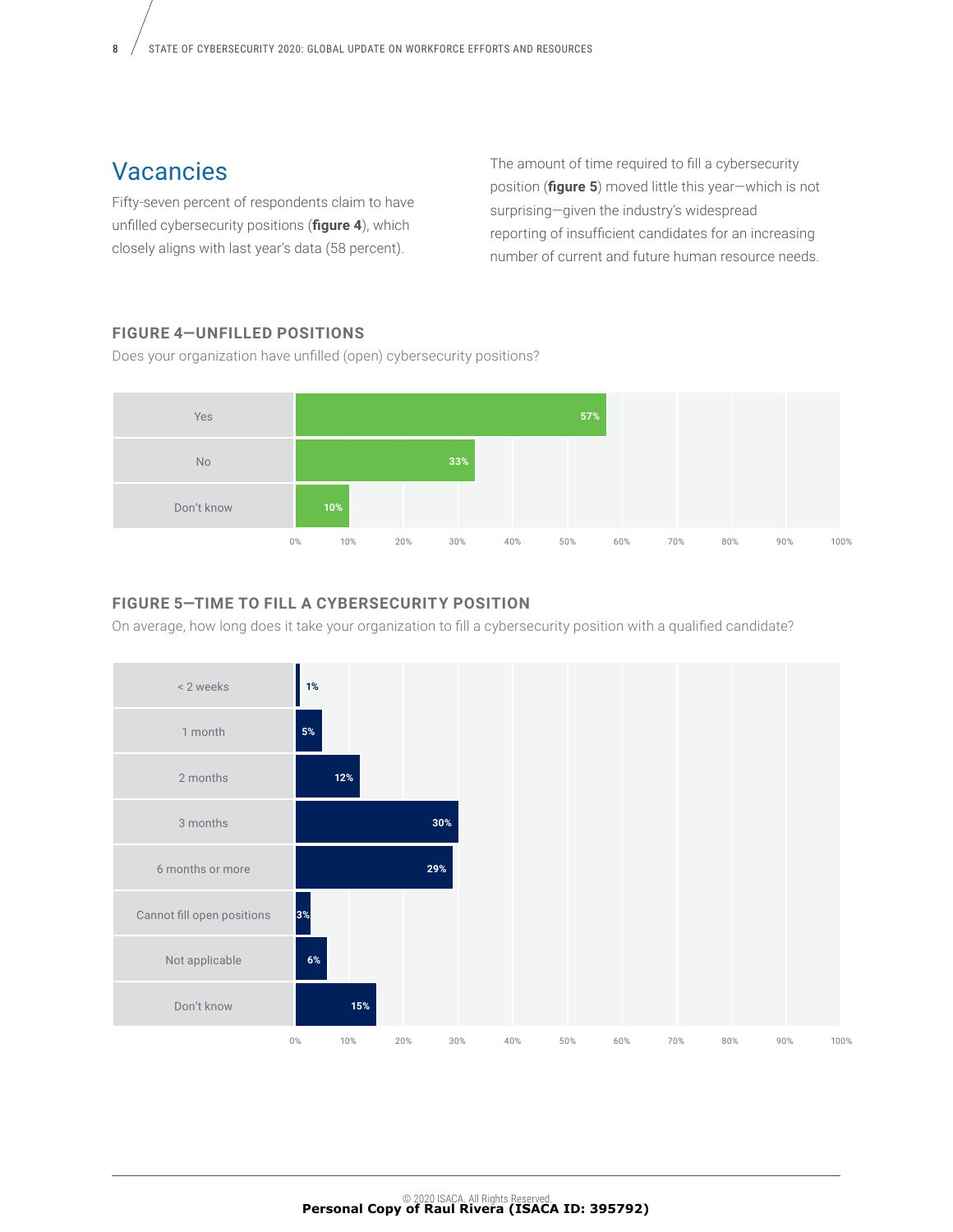Technical cybersecurity positions remained the top vacancy again this year (**figure 6**); however, all but executive-level positions declined from last year. **Figure 7** represents three-year reporting data regarding unfilled positions.

generally anticipate no change in the coming year, except for growth in individual contributor/ technical cybersecurity positions (for which 78 percent expect increased demand). **Figure 9** charts three-year trends regarding future demand across various position categories.

When asked about future demand (**figure 8**), respondents

#### **FIGURE 6—PERCENTAGES OF UNFILLED POSITIONS AT GIVEN ORGANIZATIONAL LEVELS FIGURE 6–PERCENTAGES OF UNFILLED POSITIONS AT GIVEN ORGANIZATIONAL LEVELS**

How many of your unfilled (open) cybersecurity positions are at the following levels? How many of your unfilled (open) cybersecurity positions are at the following levels?

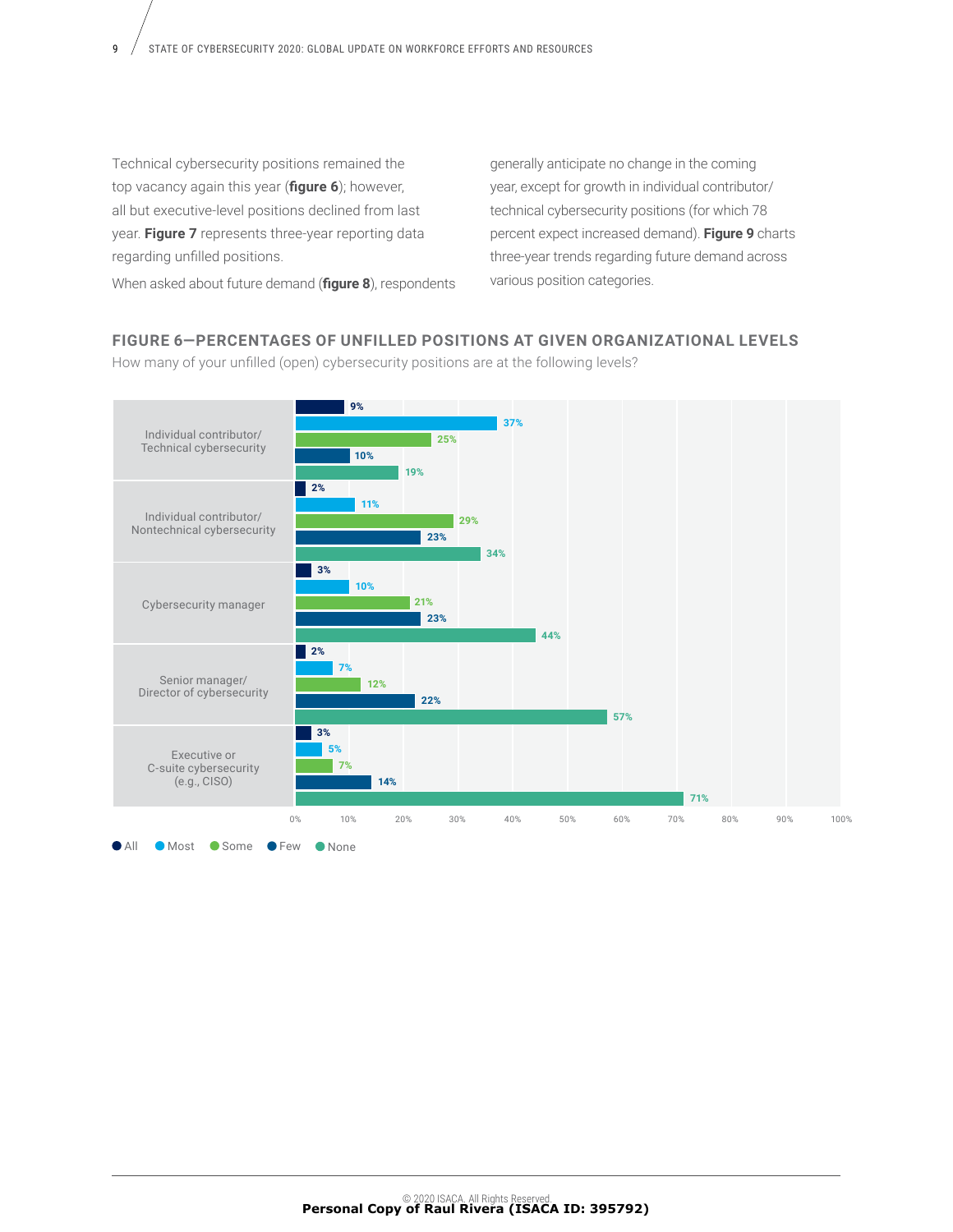

#### **FIGURE 7—UNFILLED POSITION REPORTING (2018–2020)<sup>4</sup> FIGURE 7–UNFILLED POSITION REPORTING (2018–2020)4**

#### **FIGURE 8—FUTURE HIRING DEMAND FIGURE 8–FUTURE HIRING DEMAND**

In the next year, do you see the demand for the following cybersecurity position levels increasing, decreasing or remaining the same? the same?



4 **Figure 7** compares unfilled position data aggregated from 2018–2020 *State of Cybersecurity* reports. Percentages represent all categories of vacancies less "none."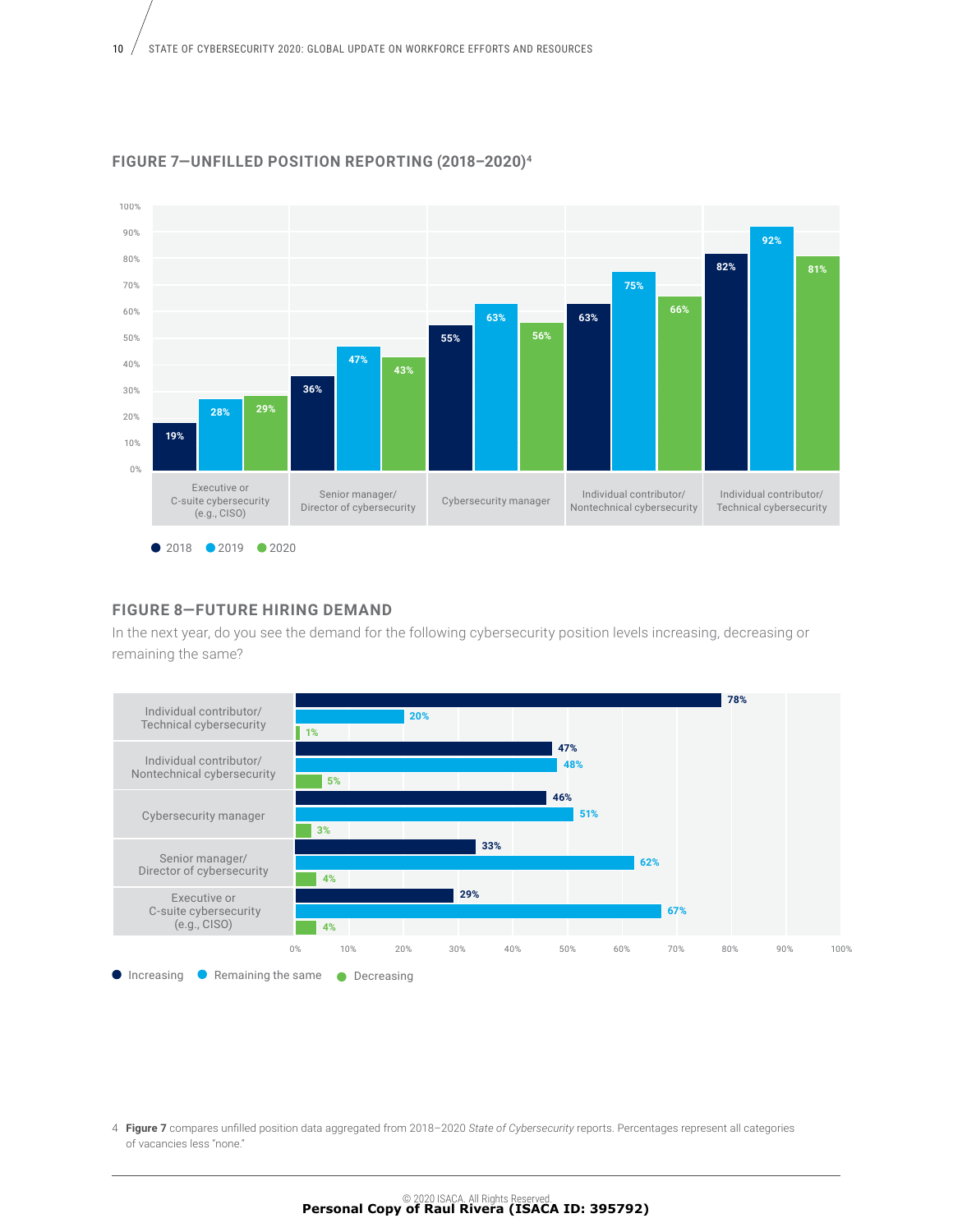

#### **FIGURE 9—HIRING DEMAND TRENDING (2018–2020)**

### Qualifications and Confidence Levels

Survey results indicate that hiring manager confidence is low when it comes to applicants. **Figure 10** indicates that 70 percent of respondents generally do not believe their applicants are well

qualified. Although this datapoint alone does not characterize deficiencies among applicants, it does help to explain delays in filling positions not surprisingly, 73 percent of respondents who reported less than 25 percent of their applicants are well qualified have unfilled positions longer than three months.

#### **FIGURE 10—PERCENTAGE OF CYBERSECURITY APPLICANTS WHO ARE WELL QUALIFIED FIGURE 10–PERCENTAGE OF CYBERSECURITY APPLICANTS WHO ARE WELL QUALIFIED**

On average, how many cybersecurity applicants are well qualified for the position for which they are applying? On average, how many cybersecurity applicants are well qualified for the position for which they are applying?

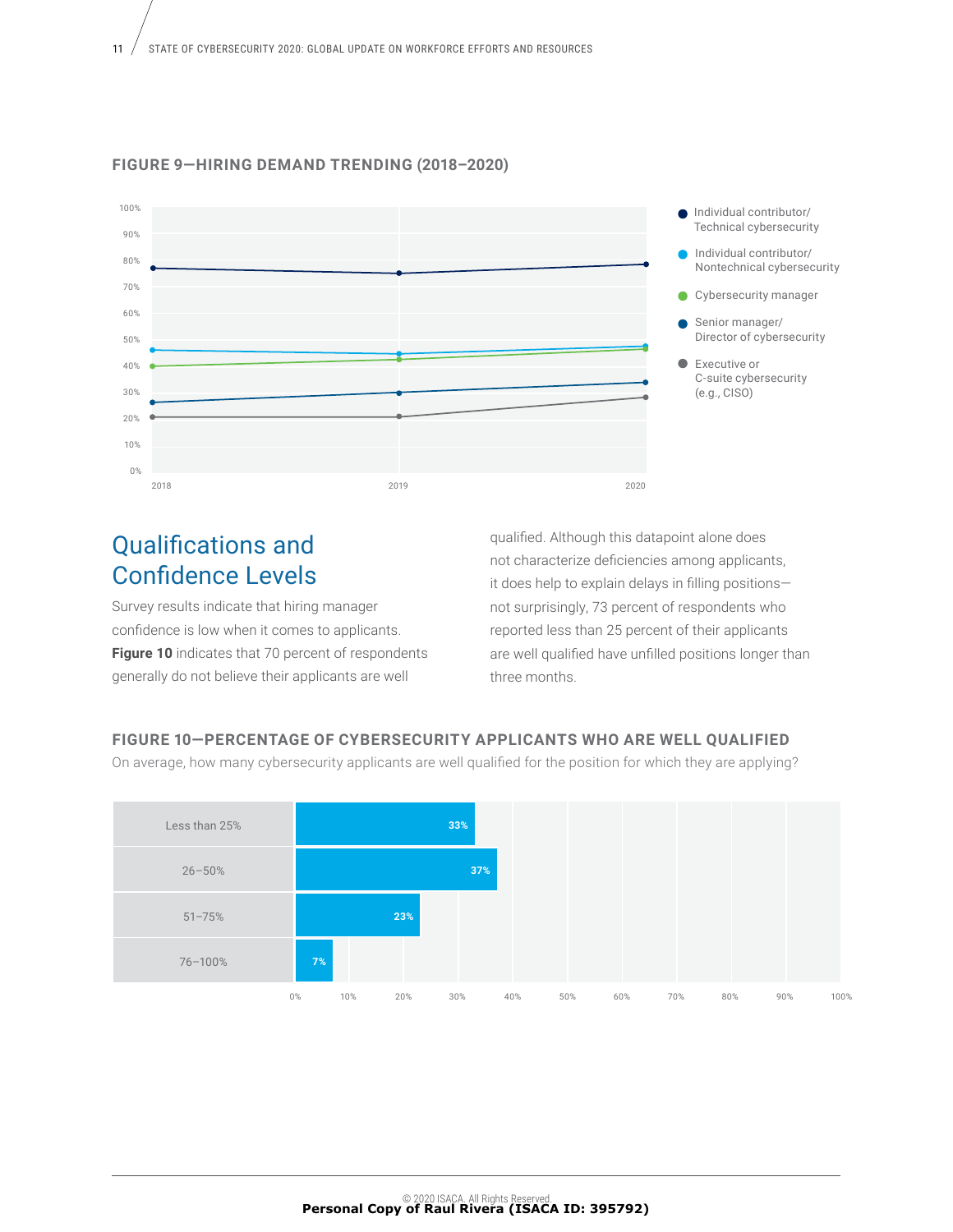As shown in **figure 11**, prior hands-on cybersecurity experience remains the primary factor in determining whether a candidate is considered qualified. However, when asked about the largest skills gaps, the responses somewhat contradict this point. Respondents largely view soft skills as the primary

gap among cybersecurity professionals (**figure 12**), followed closely by IT knowledge and skills gaps specifically networking, infrastructure and IT operations. Respondents also indicate a lack of knowledge and/or experience with various technologies and applications as skills gaps.

#### **FIGURE 11—CANDIDATE QUALIFICATIONS FIGURE 11–CANDIDATE QUALIFICATIONS**

How important are each of the following factors in determining if a cybersecurity candidate is qualified? How important are each of the following factors in determining if a cybersecurity candidate is qualified?

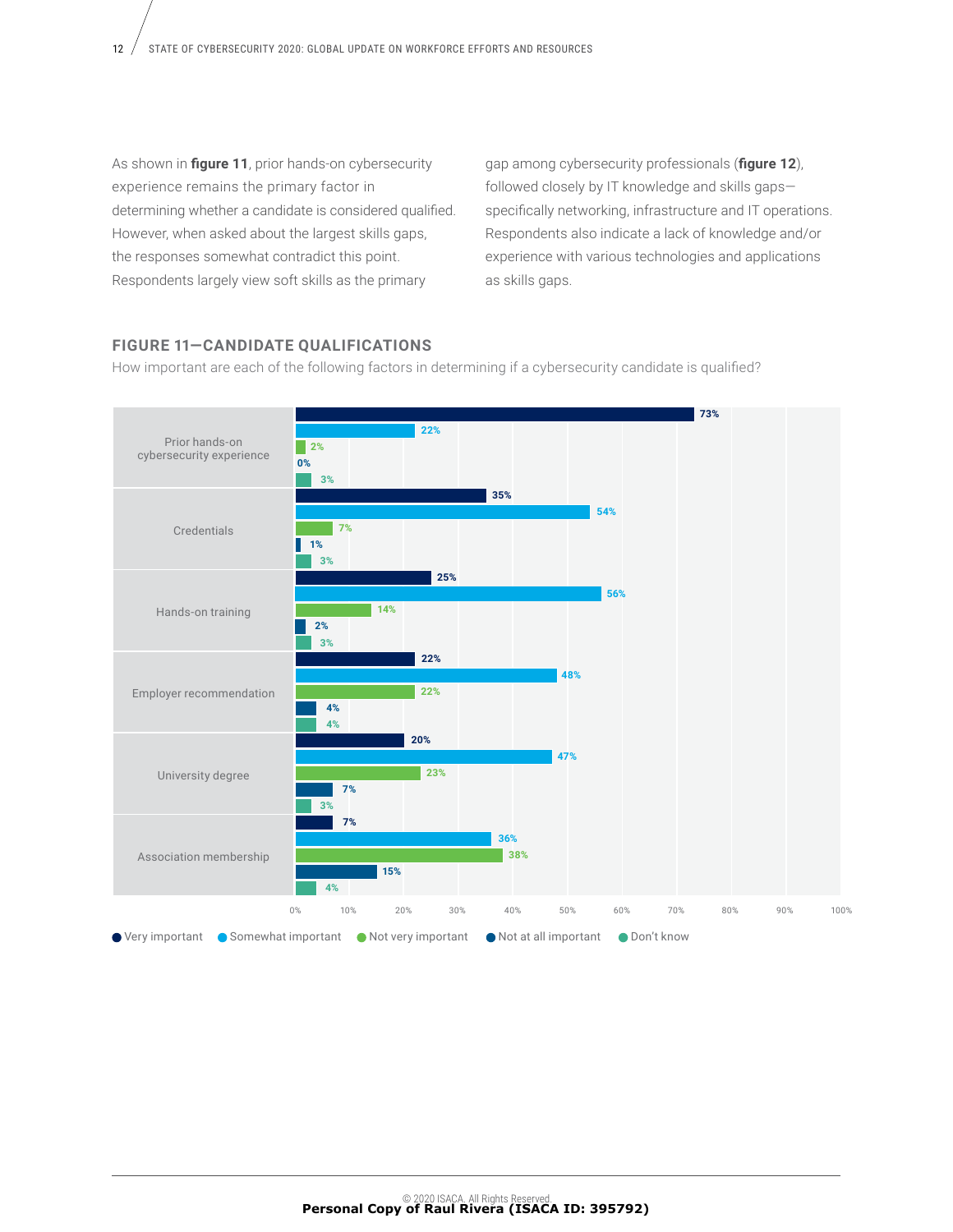A deficit of soft skills may also be to blame in another area—recruitment. Survey data shown in **figure 13** illustrate a significant misunderstanding between hiring managers and those who identify and prescreen candidates. Seventy-two percent of respondents feel that their HR departments do not understand their needs.

Relatively higher degrees of understanding between hiring managers and HR departments correlate highly to filling open positions faster. Of those respondents who report that HR always fully understands their cybersecurity hiring needs, 29 percent hire in less than two months (which is quicker than most).

#### **FIGURE 12—QUANTIFIED SKILLS GAPS5 FIGURE 12–QUANTIFIED SKILLS GAPS5**

What are the biggest skill gaps you see in today's cybersecurity professionals? What are the biggest skill gaps you see in today's cybersecurity professionals?



#### **FIGURE 13—HR NEEDS COMPREHENSION FIGURE 13–HR NEEDS COMPREHENSION**

How often do you feel your HR department fully understands your cybersecurity hiring needs to properly How often do you feel your HR department fully understands your cybersecurity hiring needs to properly prescreen candidates? prescreen candidates?



5 ISACA normalized and aggregated certain survey responses to clarify respondents' views on skills gaps. The aggregate category 'IT knowledge and skills gaps' in **figure 12** includes the following survey responses defining particular/discrete gaps: "different types of technologies and/or applications," "IT operations knowledge and skills" and "networking and/or other infrastructure knowledge and skills." The aggregate category 'Soft skills' combines the following discrete gaps: "insufficient soft skills" and "inability to collaborate between IT and the business units."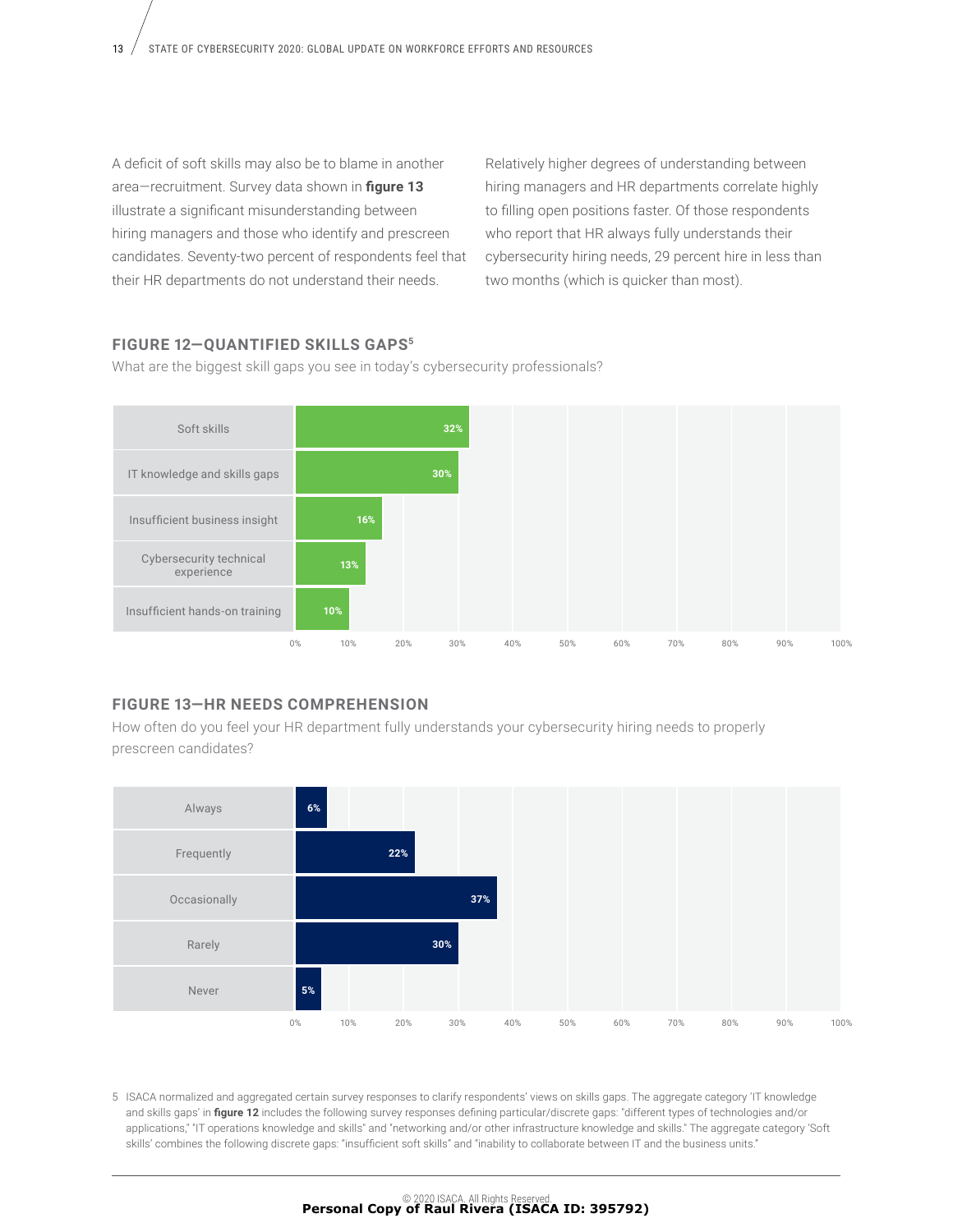### University Degree Programs Versus Training Programs

The cybersecurity talent gap continues to spur the growth of new organizations and programs that aim to develop—and/or increase—the candidate pool. There is no shortage of traditional academic programs and training courses in the market—each with certain advantages and disadvantages. Of the two, respondents regard hands-on training as more important than university degree programs (**figure 11**). Data represented in **figure 12** suggest, however, that neither securityspecific degree programs nor training courses provide sufficient IT knowledge and skills for those just entering the cybersecurity profession.

Perceptions of university degrees in cybersecurity remain mixed among survey respondents. Forty-six percent report that they neither agree nor disagree that cybersecurity degrees prepare university graduates well for their future organizations' challenges (**figure 14**). This represents an eight percentage-point increase from a year ago. The percent of respondents who indicate that cybersecurity university degrees do not prepare graduates for today's challenges dropped to 28 percent this year, down from 39 percent last year. Despite this sentiment, 55 percent report that their organizations require a degree (**figure 15**), though responses vary by geography. For example, 78 percent of those responding from Africa indicate that their enterprises require a university degree to fill an entry-level cybersecurity

#### FIGURE 14-CONFIDENCE IN UNIVERSITY DEGREES

To what extent do you agree or disagree that recent university graduates in cybersecurity are well prepared for the cybersecurity challenges in your organization? cybersecurity challenges in your organization?



#### **FIGURE 15—UNIVERSITY REQUIREMENT FIGURE 15–UNIVERSITY REQUIREMENT**

Does your organization typically require a university degree to fill your entry-level cybersecurity positions? Does your organization typically require a university degree to fill your entry-level cybersecurity positions?

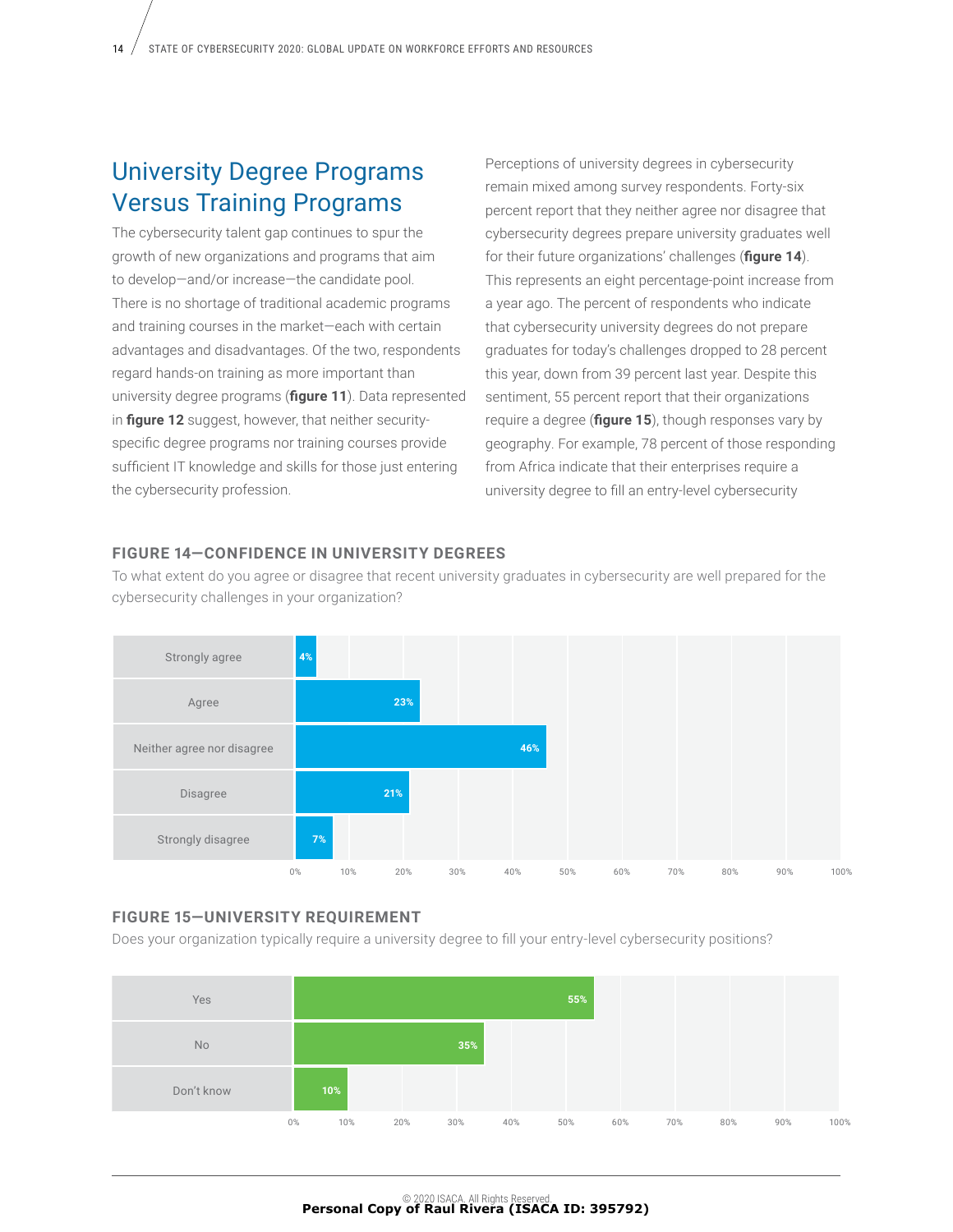position, while only 37 percent of those responding from Oceana indicate requiring a university degree. Respondents from other geographies fall somewhere in between regarding the university degree requirement with Asia at 62 percent, Europe at 46 percent, Latin America at 64 percent, North America (including the Caribbean and Central America) at 54 percent and the Middle East at 67 percent.

Reporting shows that a large majority of cybersecurity professionals do have a degree. According to the *(ISC)2 Cybersecurity Workforce Study, 2019*, 88 percent of practitioners have a degree—most at the

bachelor-degree level or higher.6 The value of formal education is beyond the scope of this paper and arguably varies by region. However, given the cybersecurity human capital crisis that threatens global markets—and, when it comes to personal privacy, for example, jeopardizes the reputations of everyday citizens, or even continuity of life in hospitals or other healthcare settings—it becomes clear that not only enterprises, but the public in general, would benefit from greater numbers of cybersecurity applicants. Mandating degrees—especially via automated recruiting platforms—unnecessarily constrains talent pools.

## Retention Remains A Challenge

This year, 66 percent of survey respondents indicate difficulty retaining talent—a slight increase over last year's 64 percent. Although justification varies, respondents overwhelmingly feel that cybersecurity professionals leave positions because they are actively recruited (**figure 16**). Like last year, respondents ranked limited promotion and development opportunities as a likely reason for professionals to leave current jobs. The data further indicate that people leave positions not just on account of financial reasons—an encouraging result for enterprises with strained budgets. Forty percent of respondents attribute departures to workplace stress, which marks a 10 percentage-point increase over the year prior. Not surprisingly, organizations with unfilled cybersecurity positions are significantly more likely also to have retention issues.

Enterprises recognize that there is no quick answer to their cybersecurity-resource woes. Accordingly, they

continue to address their respective skills gaps this year (**figure 17**)—although different mitigation strategies surface more prominently in current-year results, compared to prior year. Cross-training of organizational personnel and increased use of contractors and consultants are the primary mitigations of survey respondents. Thirty percent of enterprises report using artificial intelligence (AI) in their security operations, which may explain the slight uptick in the reported use of AI or automation to mitigate skills gaps. ISACA expects this implementation of AI to trend higher as strategies and solutions are increasingly proven beneficial within various industries.

Performance-based training and requiring credentials although viable and beneficial—do not uniformly mitigate skills gaps, nor do they decrease the workplace stress that accompanies shorthanded teams.

6 *Op cit* (ISC)2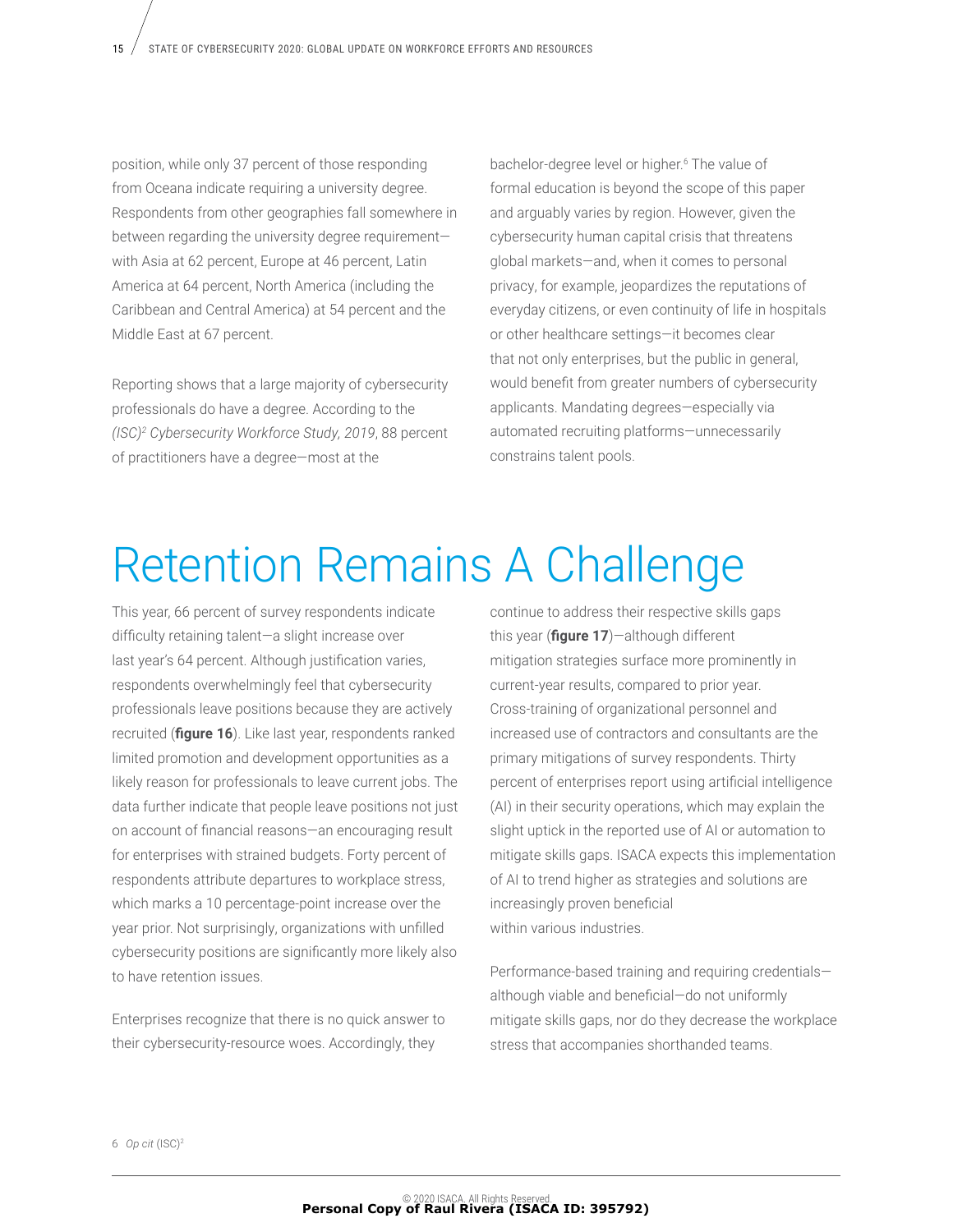#### **FIGURE 16—WHY CYBERSECURITY PROFESSIONALS LEAVE THEIR JOBS FIGURE 16—WHY CYBERSECURITY PROFESSIONALS LEAVE THEIR JOBS**

Which, if any, of the following factors do you feel are causing cybersecurity professionals to leave their current jobs? Select the top 5 factors.

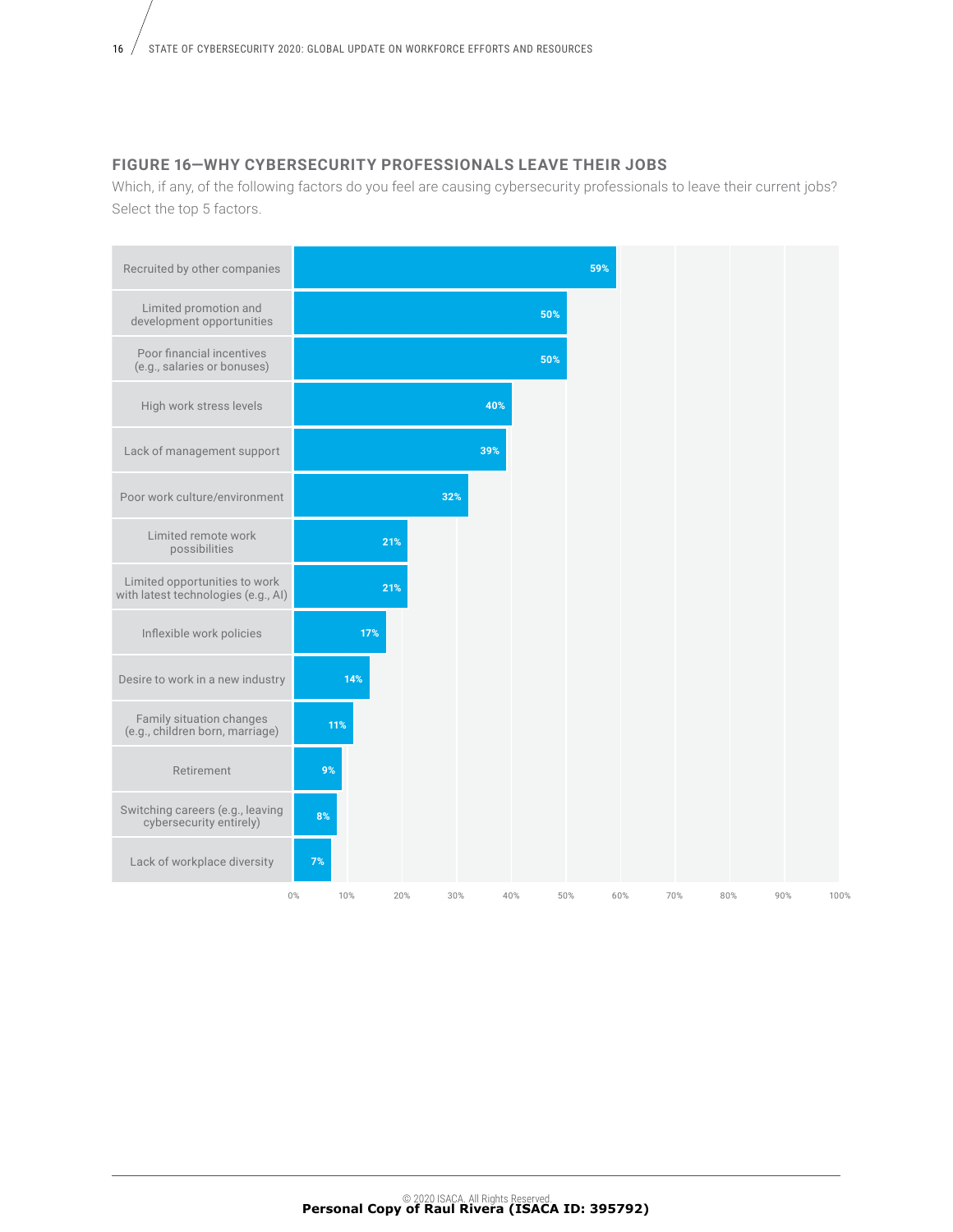#### **FIGURE 17—MEANS OF MITIGATING SHORTFALLS**

Which, if any, of the following has your organization undertaken to help decrease the perceived cybersecurity skills gaps? Select all that apply.



# Gender Diversity Within Cybersecurity— Slow but Steady Improvement

### Gender Diversity and Disparity

Overall, this year's survey results extend the last two years' reporting of a male-dominated workforce: Eightysix percent of recent respondents report the employment of more men than women in their enterprises' security roles (**figure 18**). However, this figure represents a small decrease (three percentage points) from last year, while the number of respondents indicating equal numbers of men and women increased three percentage points.

Most respondents believe that women are afforded the same opportunities for career advancement as men—81 percent—up one percentage point from the prior year (**figure 19**). The number of women who believe that they are afforded the same opportunities as men increased 6 percentage points (to 51 percent), and the gap between the numbers of men and women who perceive equal opportunity for career advancement narrowed by 7 percentage points from a year ago.

Forty-seven percent of respondents indicate that their enterprise has a goal to increase the number of women in cybersecurity roles—a two-percentage point gain from last year; the number of women making that claim increased five percentage points to 38 percent.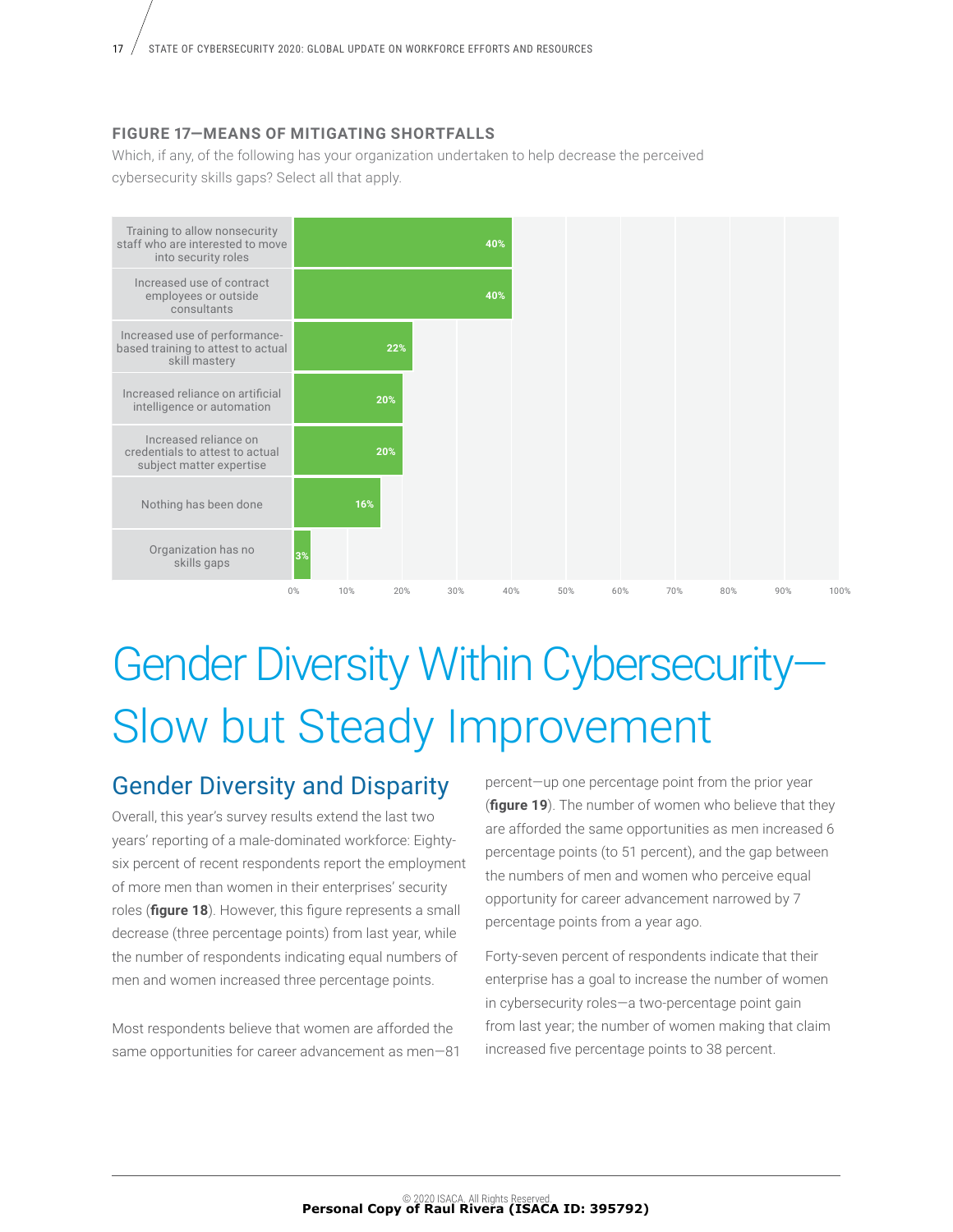#### **FIGURE 18—PROPORTION OF MEN VS. WOMEN IN CYBERSECURITY ROLES FIGURE 18—PROPORTION OF MEN VS. WOMEN IN CYBERSECURITY ROLES**

How would you describe the current proportion of men versus women in cybersecurity roles in your organization? How would you describe the current proportion of men versus women in cybersecurity roles in your organization?



#### **FIGURE 19—GENDER DISPARITY FIGURE 19–GENDER DISPARITY**

Do you believe that women are offered the same opportunities for career advancement as men are offered in the field of cybersecurity in your organization?

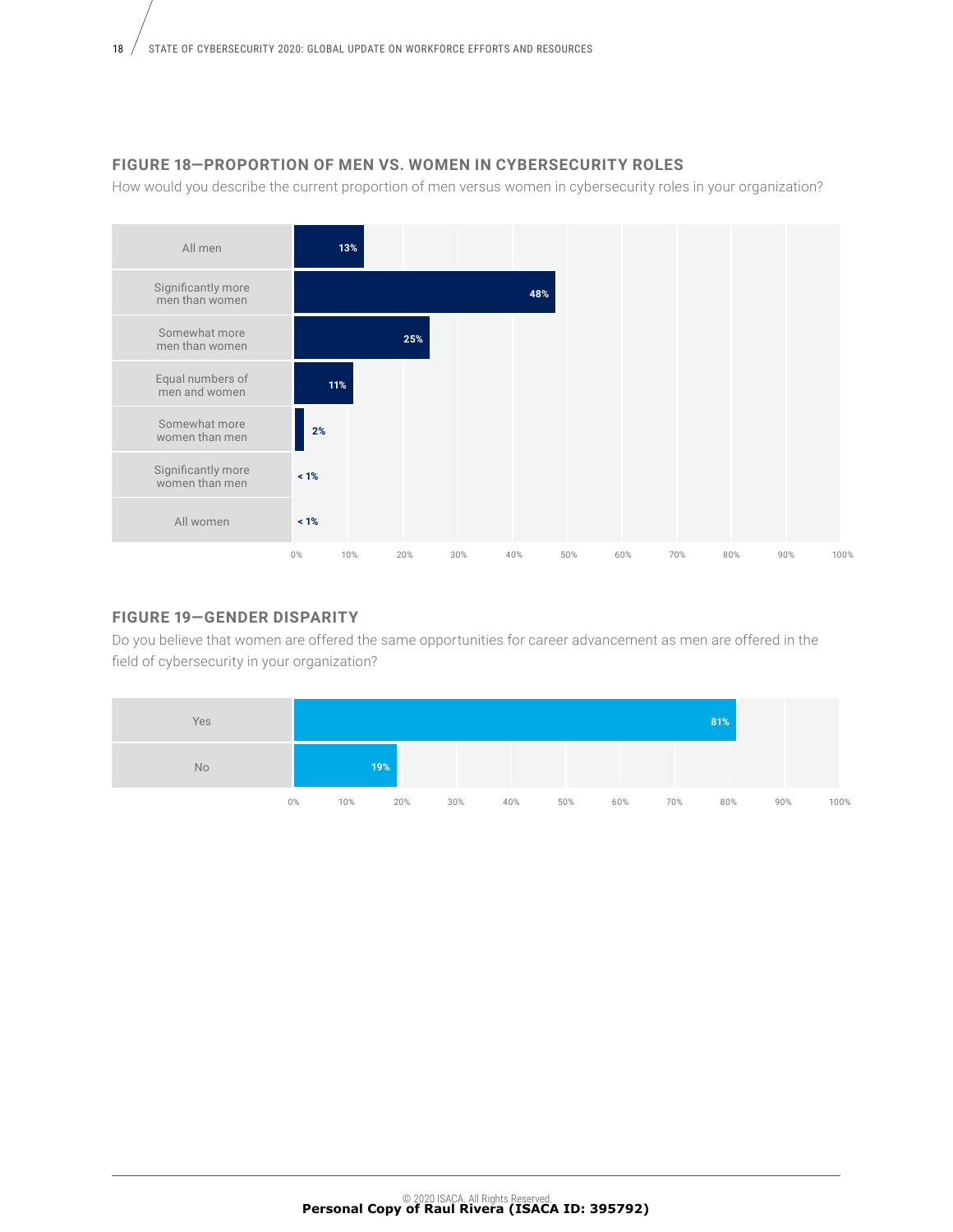### Gender Initiatives

Despite an increasing number of global initiatives to boost the number of women in technology careers, expectations should be tempered as broad-scale workforce efforts take time to cultivate. That said, 64 percent of those surveyed indicate some

progress—however slight—towards increasing the number of women in cybersecurity roles (**figure 20**). The positive changes in this year's data are promising. According to the data, almost half of all enterprises— 49 percent—have gender diversity programs in place, which is five percentage points higher than last year (**figure 21**).

#### **FIGURE 20—ORGANIZATIONAL PROGRESS TOWARD INCREASING WOMEN IN CYBER ROLES FIGURE 20–ORGANIZATIONAL PROGRESS INCREASING WOMEN IN CYBER ROLES**

How would you describe the progress that your organization has made in increasing the number of women How would you describe the progress that your organization has made in increasing the number of women in cybersecurity roles? in cybersecurity roles?



### **FIGURE 21—DIVERSITY PROGRAMS FIGURE 21–DIVERSITY PROGRAMS**

Does your organization have in place specific diversity programs to support women cybersecurity professionals? Does your organization have in place specific diversity programs to support women cybersecurity professionals?

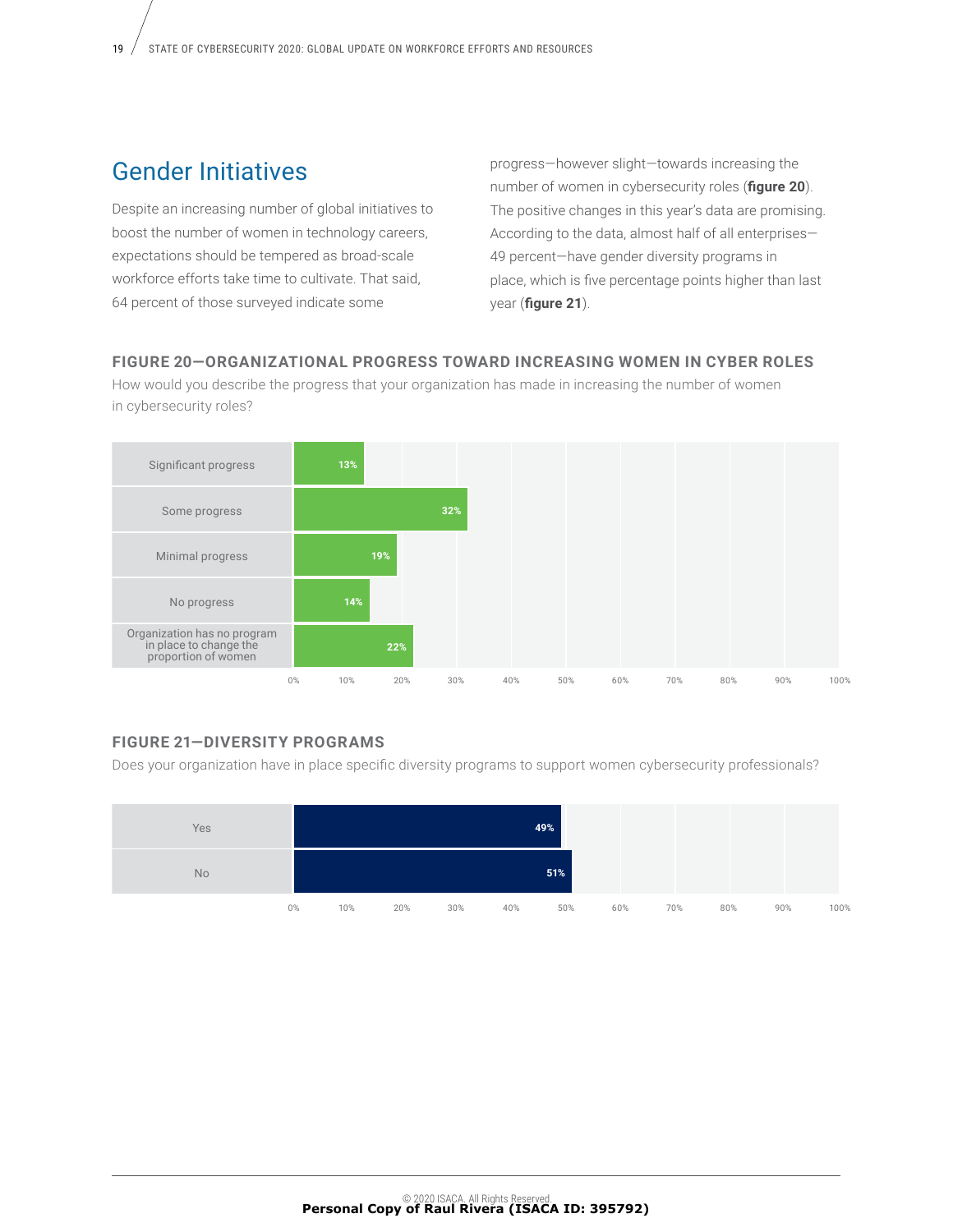# Signs of Leveling in Cybersecurity Funding

Cybersecurity budgets are projected to bounce back in 2020; however, the increase remains less than the 64 percent reported two years ago.7 Specifically, 58 percent of respondents anticipate an increase in cybersecurity budgets (**figure 22**), which is an

increase of three percentage points from last year. This increase is notable because the data in **figures 22** and **23** suggest spending may be leveling out, given the five-year trend represented in **figure 24**.

#### **FIGURE 22—ENTERPRISE SECURITY BUDGET OUTLOOK FIGURE 22–ENTERPRISE SECURITY BUDGET OUTLOOK**

How, if any, will your organization's cybersecurity budget change in the next 12 months? How, if any, will your organization's cybersecurity budget change in the next 12 months?



#### **FIGURE 23—CYBERSECURITY FUNDING PERCEPTION FIGURE 23–CYBERSECURITY FUNDING PERCEPTION**

Do you feel your organization's cybersecurity budget is currently…



■ 2020 ■ 2019

7 ISACA, *State of Cybersecurity 2018, Part 1: Workforce Development*, <https://cybersecurity.isaca.org/csx-resources/state-of-cybersecurity-2018>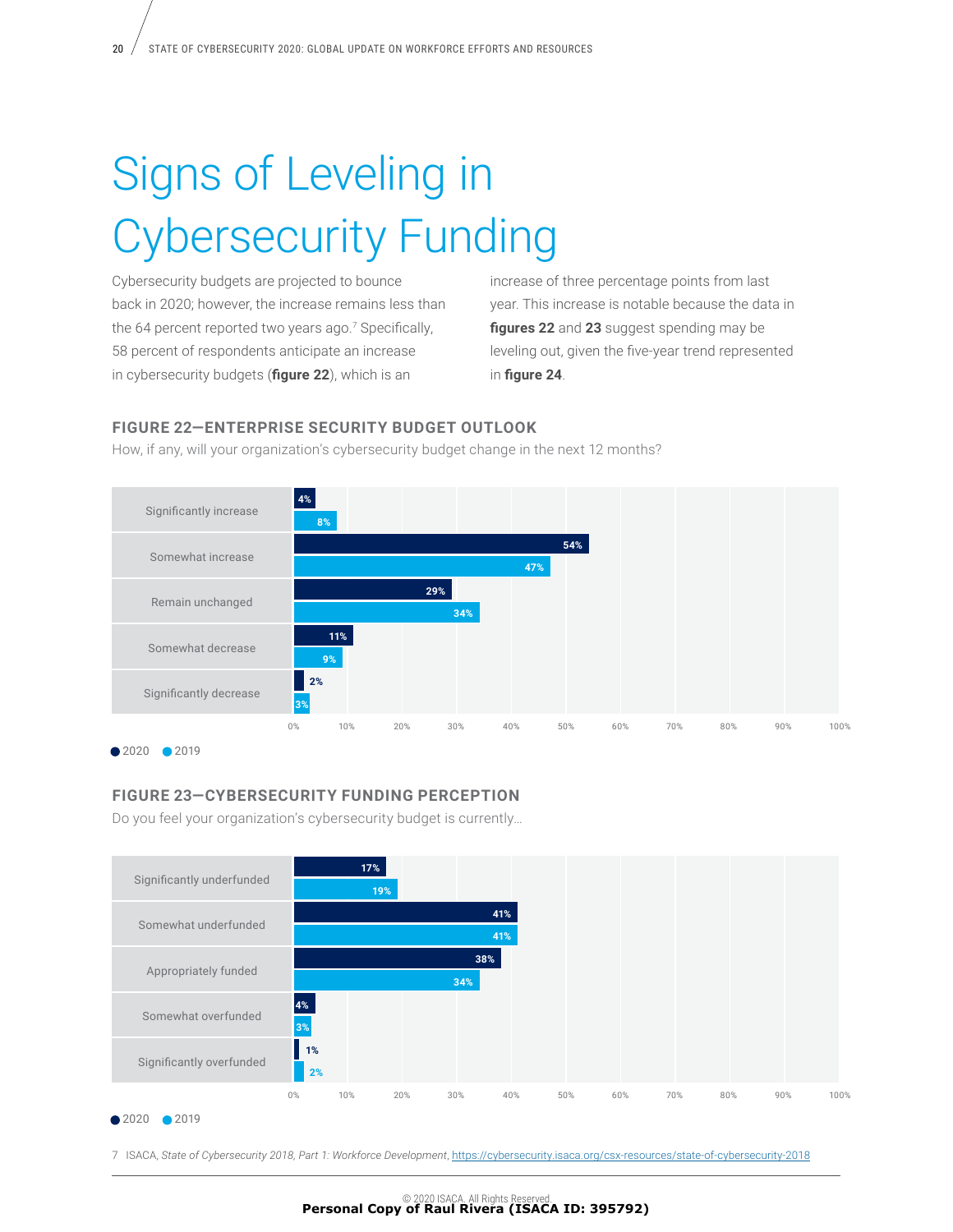

#### **FIGURE 24—FORECASTED SECURITY BUDGET INCREASES (5 YEAR)**

## Conclusion: Organizations Must Act on Talent Shortage

The cybersecurity workforce shortage is not new, nor is it going away soon. Formal educational programs and industry cybersecurity training programs—despite their proliferation—cannot replicate cybersecurity experience, which is the most sought-after criterion for filling a vacant job position. Organizations have difficulty locating individuals with the desired experience, and increasingly poach qualified talent from other enterprises—a practice whose frequency is likely to increase. The excessive time required to fill open positions not only exacerbates workplace stress but is also associated with increased cyberattacks and retention issues.

Most organizations have experienced a bad hire, which can prove undesirable and costly in some instances. However, that risk pales in comparison to any recently documented cybersecurity incident. With so few qualified applicants, organizations are wise to crosstrain existing employees. Investing in familiar, motivated individuals—who already understand the organization's business drivers and culture—can help to satisfy some of the knowledge and skills gaps reported in this year's survey. Gender diversity programs are one vehicle to increase organizational talent, but they cannot be the only solution to combat the talent shortage. More can be done, but it requires commitment and nontraditional recruiting. Formal education and industry training programs can be cost prohibitive for many aspiring practitioners. Mandating college degrees and certifications minimizes talent pools and disadvantages those who could not afford to fulfill traditional requirements for cybersecurity jobs. Government workforce development or employment agencies may also be viable sources for displaced workers or career changers. The cybersecurity seller's job market will not diminish anytime soon; with budgets leveling out—and retention waning—traditional recruitment strategies may have to give way to new and inventive alternatives.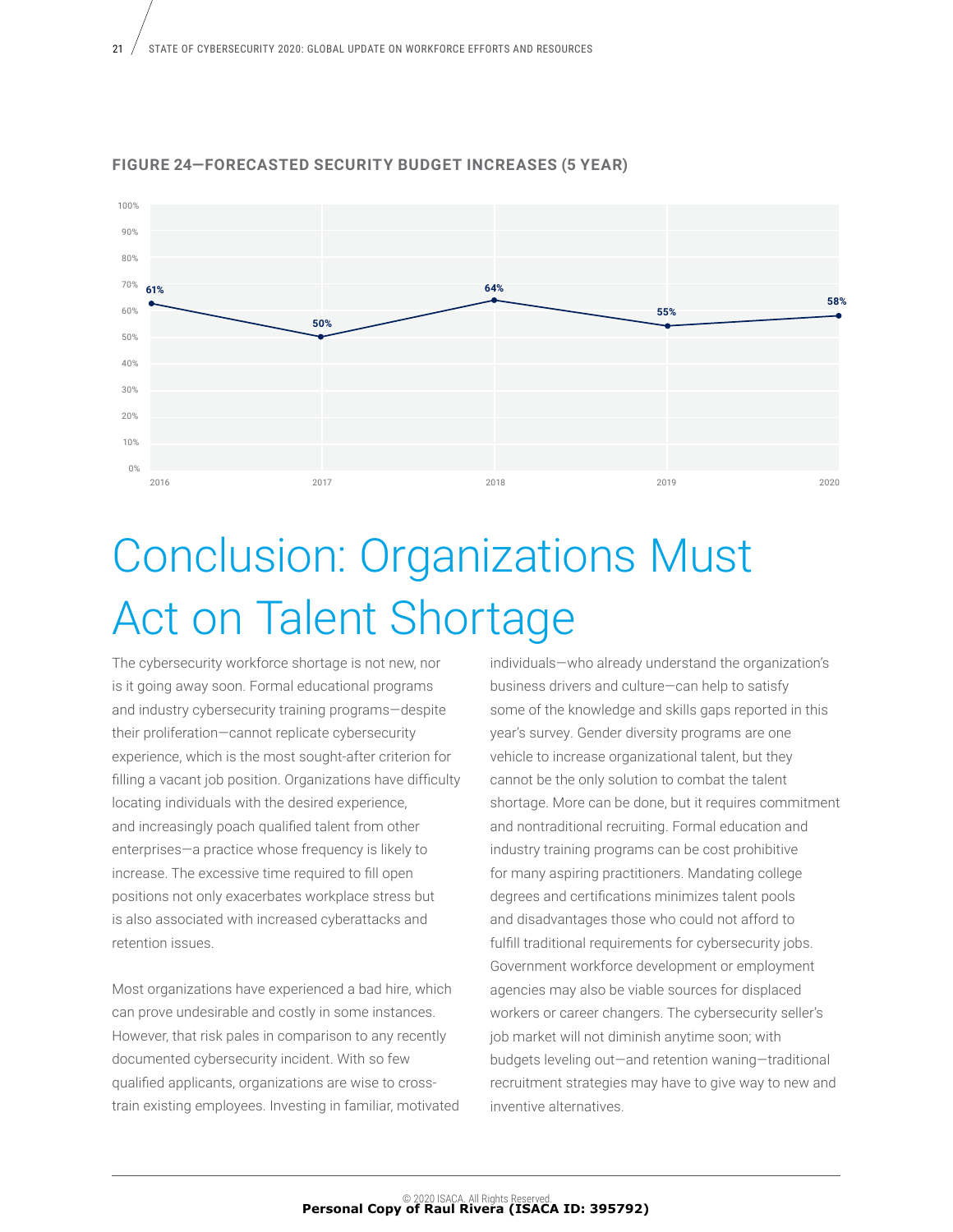# Acknowledgments

ISACA would like to recognize:

#### ISACA Board of Directors

**Brennan P. Baybeck, Chair**

CISA, CRISC, CISM, CISSP Vice President and Chief Information Security Officer for Customer Services, Oracle Corporation, USA

**Rolf von Roessing, Vice-Chair**

CISA, CISM, CGEIT, CISSP, FBCI FORFA Consulting AG, Switzerland

**Tracey Dedrick** Former Chief Risk Officer with Hudson City Bancorp, USA

**Pam Nigro** CISA, CRISC, CGEIT, CRMA Health Care Service Corporation, USA

**R.V. Raghu** CISA, CRISC Versatilist Consulting India Pvt. Ltd., India

**Gabriela Reynaga** CISA, CRISC, COBIT 5 Foundation, GRCP Holistics GRC, Mexico

**Gregory Touhill** CISM, CISSP AppGate Federal Group, USA

**Asaf Weisberg** CISA, CRISC, CISM, CGEIT introSight Ltd., Israel

**Rob Clyde**

ISACA Board Chair, 2018-2019 CISM Board Director, Titus and Executive Chair, White Cloud Security, USA

**Chris K. Dimitriadis, Ph.D.** ISACA Board Chair, 2015-2017 CISA, CRISC, CISM INTRALOT, Greece

**Greg Grocholski** ISACA Board Chair, 2012-2013 CISA Saudi Basic Industries Corporation, USA

**David Samuelson** Chief Executive Officer, ISACA, USA